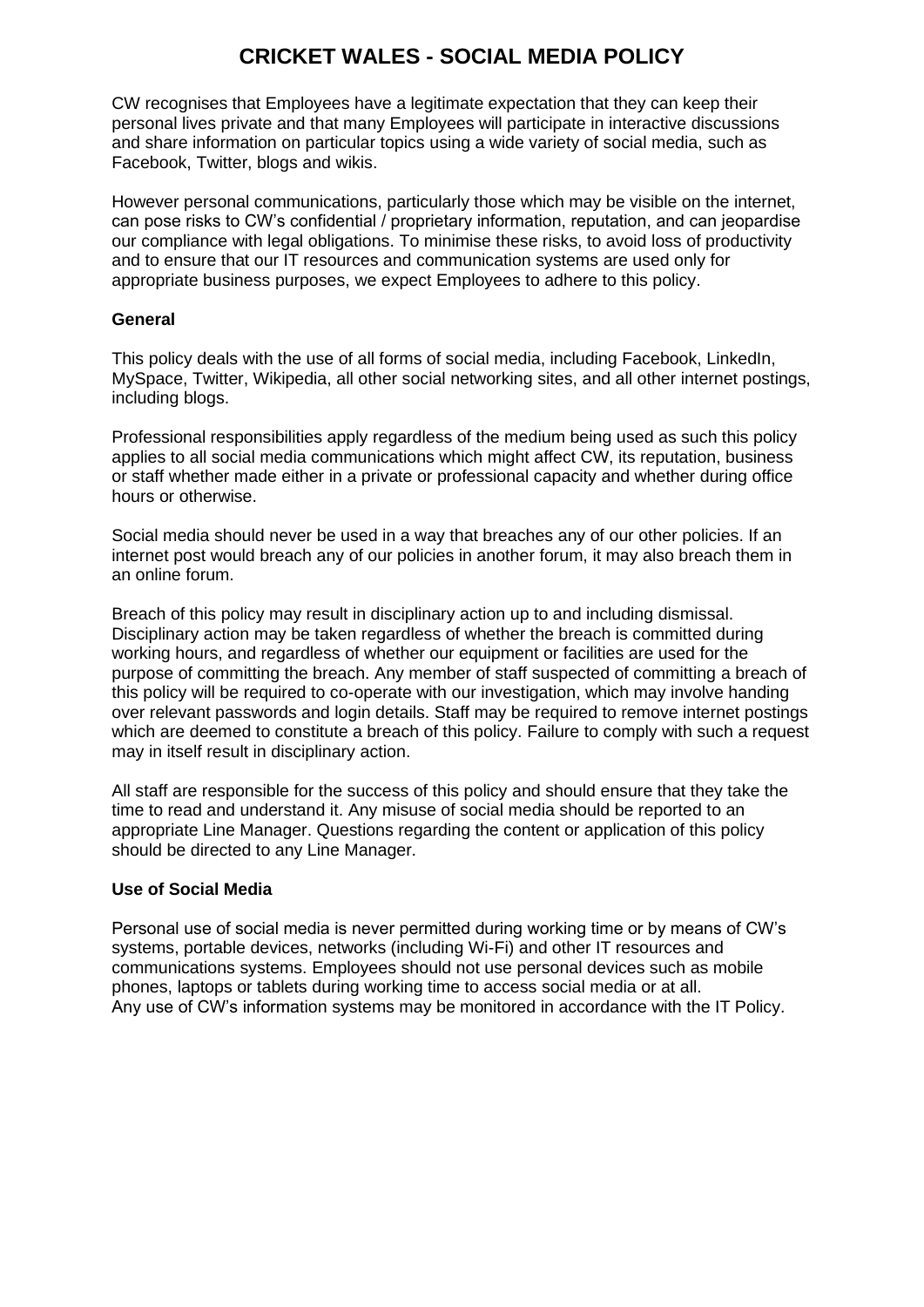CW recognises that the use of private social media accounts outside of work time and not via CW's information systems is not (in the majority of circumstances) a matter for CW's concern. However all Employees must be aware that while such communications are not for and on behalf of CW they can still damage CW, its reputation, business or staff where the Employee may be readily identified, whether implicitly or explicitly, by others as being employed by CW.

## **Protecting CW**

In all cases, where a private account is used, where the Employee's employment with CW may be identified, it must be made clear that the Employee is not communicating on behalf of CW. An appropriate disclaimer, such as:"the views expressed here are mine alone and in no way reflect the views of my employer" should be included. Staff should write in the first person and use a personal e-mail address when communicating via social media.

Staff are personally responsible for what they communicate in social media. Remember that what individuals publish might be available to be read by the general public (including the organisation itself, future Companies and social acquaintances) for a long time. Employees should keep this in mind before posting content.

Employees should at all times ensure that their profile and any content posted are consistent with the professional image they present to clients and colleagues. In any event any communication made, in a personal capacity or otherwise through social media must not:

- Breach confidentiality, for example by discussing:
	- ➢ Information relating to the business, CW's performance, selection policies, finances, dealings, transactions, working practices and affairs of the of CW,
	- ➢ Business contacts or clients or potential customers or clients or suppliers or potential suppliers of CW; and/or
	- $\triangleright$  Information relation to other staff members with reference to salary, terms, complaints or any other matter which any Employee would legitimately expect to be kept within the organisation and not discussed on a public forum.
- Breach any copyright or otherwise infringe intellectual property rights, for example by:
	- ➢ Using CW's logos, brand names, slogans or other trademarks; or
	- ➢ Posting any of CW's confidential or other proprietary information without prior written permission;
	- ➢ Using someone else's images or written content without permission.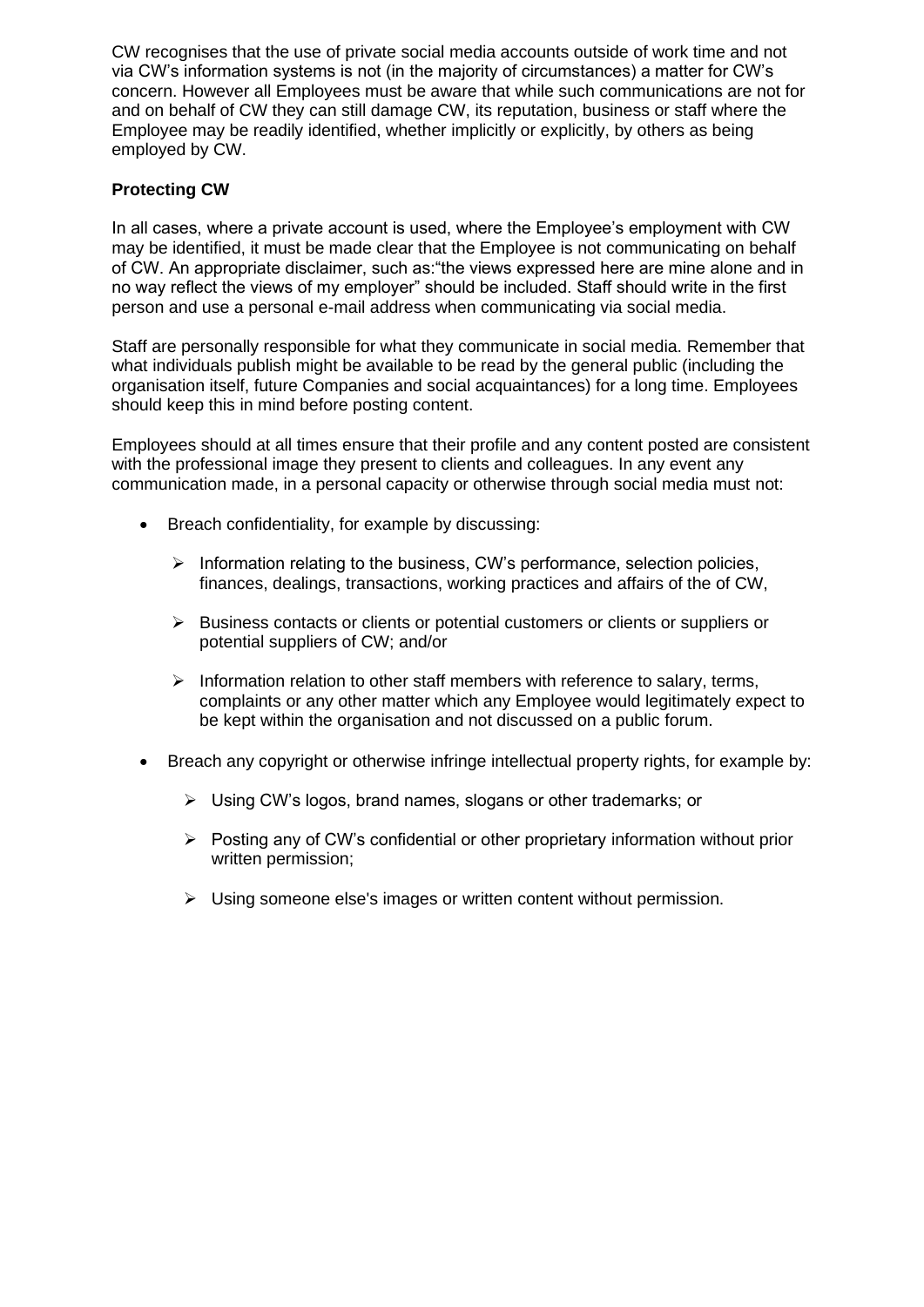- Doing anything which could be considered discrimination, harassment or bullying in respect of other members of staff or third parties in any way or otherwise breach our Equality of opportunities and or harassment and bullying policies, including:
	- ➢ Making offensive, inappropriate or derogatory comments relating sex, gender reassignment, race (including nationality), disability, sexual orientation, religion or belief or age;
	- ➢ Posting or providing links to images, stories, articles, videos or other material that may be considered offensive, obscene or discriminatory; or
	- $\triangleright$  Sending or posting abusive messages, images or comments about other members of staff, customers, clients or other relevant third parties or otherwise acting in a fashion that could be considered cyber bullying or trolling.
- Bring CW into disrepute, for example by:
	- $\triangleright$  Defame or disparage the organisation, its management staff or its affiliates, customers, clients, business partners, Employees, suppliers, vendors or other stakeholder (staff should also avoid social media communications that might be misconstrued in a way that could damage our business reputation, even indirectly); or
	- ➢ Trolling, criticising or arguing with customers, colleagues partners or competitors; or
	- ➢ Making defamatory comments about individuals or other organisations or groups; or
	- $\triangleright$  Posting or providing links to images, stories, articles, videos or other material that may be inappropriate.
- Post anything related to colleagues or our customers, clients, business partners, suppliers, vendors or other stakeholders without their written permission;
- Breach our obligations with respect to the rules of relevant regulatory bodies;
- Breach any of CW's Conduct and Disciplinary Rules;
- Breach CW's IT Acceptable Use Policy;
- Breach our Data protection policy; for example:
	- ➢ Disclose personal information about a colleague customer/client online; or
	- $\triangleright$  Discussing the specifics of any eternal process or client matter through which any individual would be identifiable;